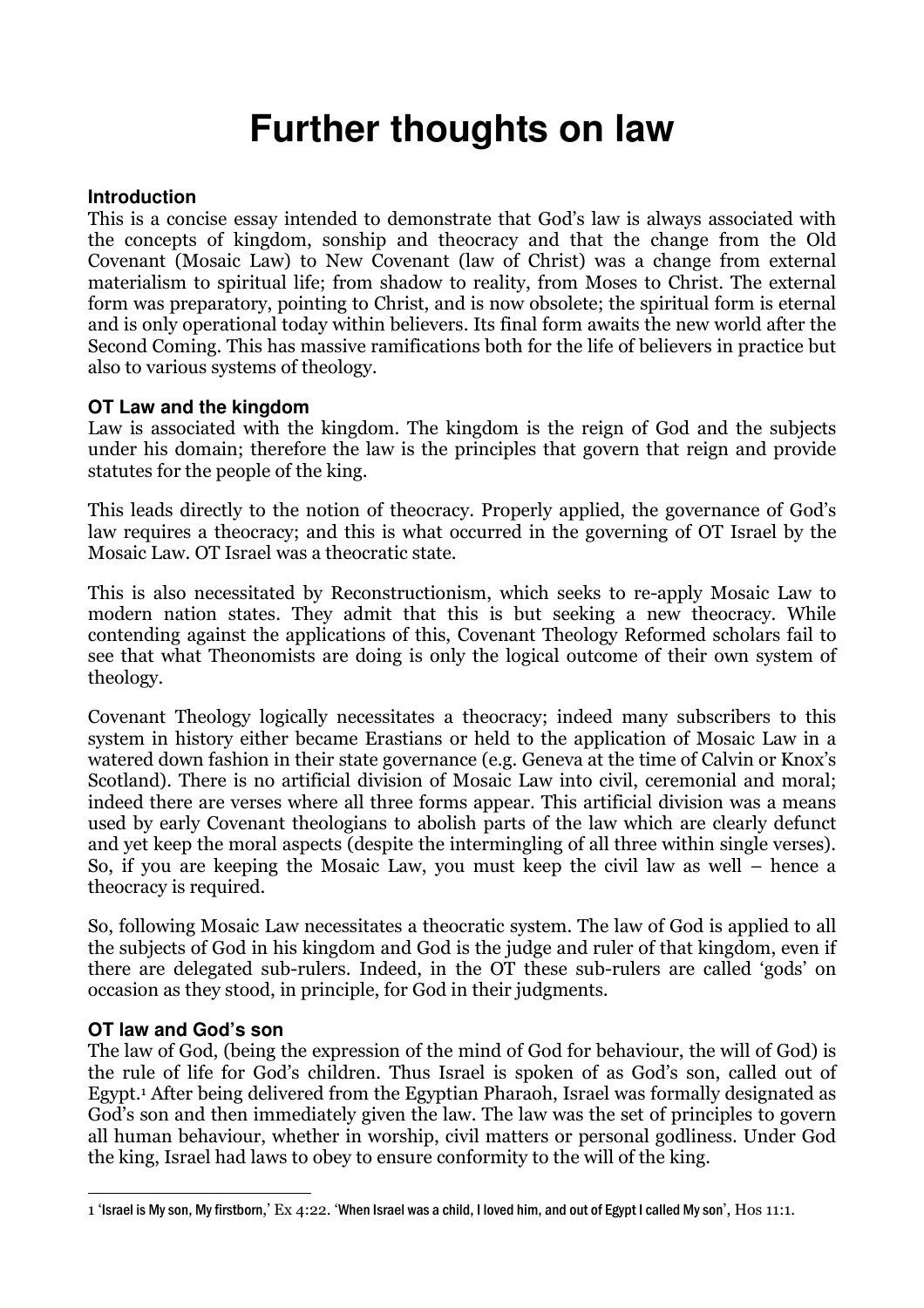#### **Interim summary**

 $\overline{a}$ 

So the Mosaic Law was the undergirding statutes that govern the people of God in his kingdom and under his reign, and also the ethical principles to lead God's sons in their behaviour so that they manifest the character of their Father. This is true theocracy, not only are God's people subjects of the kingdom but they are also sons of the king. Israel, as a nation, represented this theocracy in fulness, in every detail, and yet utterly failed to fulfil the commands of God and was rejected as God's representative. Indeed, this was predestined as God's purpose in order to: a) point to the need for Christ; and b) show men that they cannot fulfil this law at all.

#### **The change made by Christ**

Christ came as the fulfilment of the Mosaic Law;2 everything in the law pointed to him, either in its application of wisdom or in typology.3 The fact that Jews could not keep the law4 showed that they needed someone to keep it for them.

The identification of Christ as God's son, in replacement for Israel, is seen in Matthew 2:15 where the prophecy of Hosea, formerly applied to national Israel, is now applied to Christ instead. This is why Joseph and Mary had to flee to Egypt before Christ could begin his ministry.

So, the manifestation of God's kingdom is now in God's only begotten Son. Christ is the kingdom and the sonship. Therefore, the law is now found in Christ and not on external tablets of stone.<sup>5</sup>

When Christ came, all the former things were annulled in their external form. They were shadows<sup>6</sup> that pointed to Christ but were not the reality. Thus the law, as found in its Old Covenant form, was also cancelled, having no further use. Its purpose was to point to Christ, to magnify sin to demonstrate that men cannot do spiritual good, and to govern Israel. Now Christ has come these things have been fulfilled and even Israel is not longer part of God's purposes as a nation. The kingdom of God is no longer seen in Israel.<sup>7</sup>

Christ is the fulfilment of the law;8 Christ is the reality, Christ is the replacement of Israel, being the kingdom and the sonship. Christ is what all the Old Testament longed for and pointed towards. It was all focused on Christ, not the external things themselves. Missing this leads to all sorts of theological errors, such as Dispensationalism and Jewish Root theology.

Thus the Mosaic Law was a temporary, external form of God's law affixed to Israel and only fit for Israel; it was never applied to the nations who were without God. Its period began hundreds of years after the promise of the Gospel by Christ to Abraham and the

 $2$  'Do not think that I came to destroy the Law or the Prophets. I did not come to destroy but to fulfil.' Matt 5:17.

<sup>3 &#</sup>x27;All things must be fulfilled which were written in the Law of Moses and the Prophets and the Psalms concerning Me,' Lk 24:44.

<sup>4</sup> 'Why do you test God by putting a yoke on the neck of the disciples which neither our fathers nor we were able to bear?' Acts 15:10.

<sup>5</sup> 'You are an epistle of Christ, ministered by us, written not with ink but by the Spirit of the living God, not on tablets of stone but on tablets of flesh, that is, of the heart,' 2 Cor 3:3.

<sup>6</sup> '[Priests] who serve the copy and shadow of the heavenly things, as Moses was divinely instructed when he was about to make the tabernacle … For the law, having a shadow of the good things to come, and not the very image of the things,' Heb 8:5, 10:1. 'A festival or a new moon or sabbaths, which are a shadow of things to come, but the substance is of Christ,' Col 2:16-17.

 $7$  'I [Jesus] say to you, the kingdom of God will be taken from you and given to a nation bearing the fruits of it,' Matt 21:43. In fact the NT demonstrates that Jews became the foremost enemy of the church.

 $8$  'Christ is the end of the law for righteousness to everyone who believes,' Rm 10:4.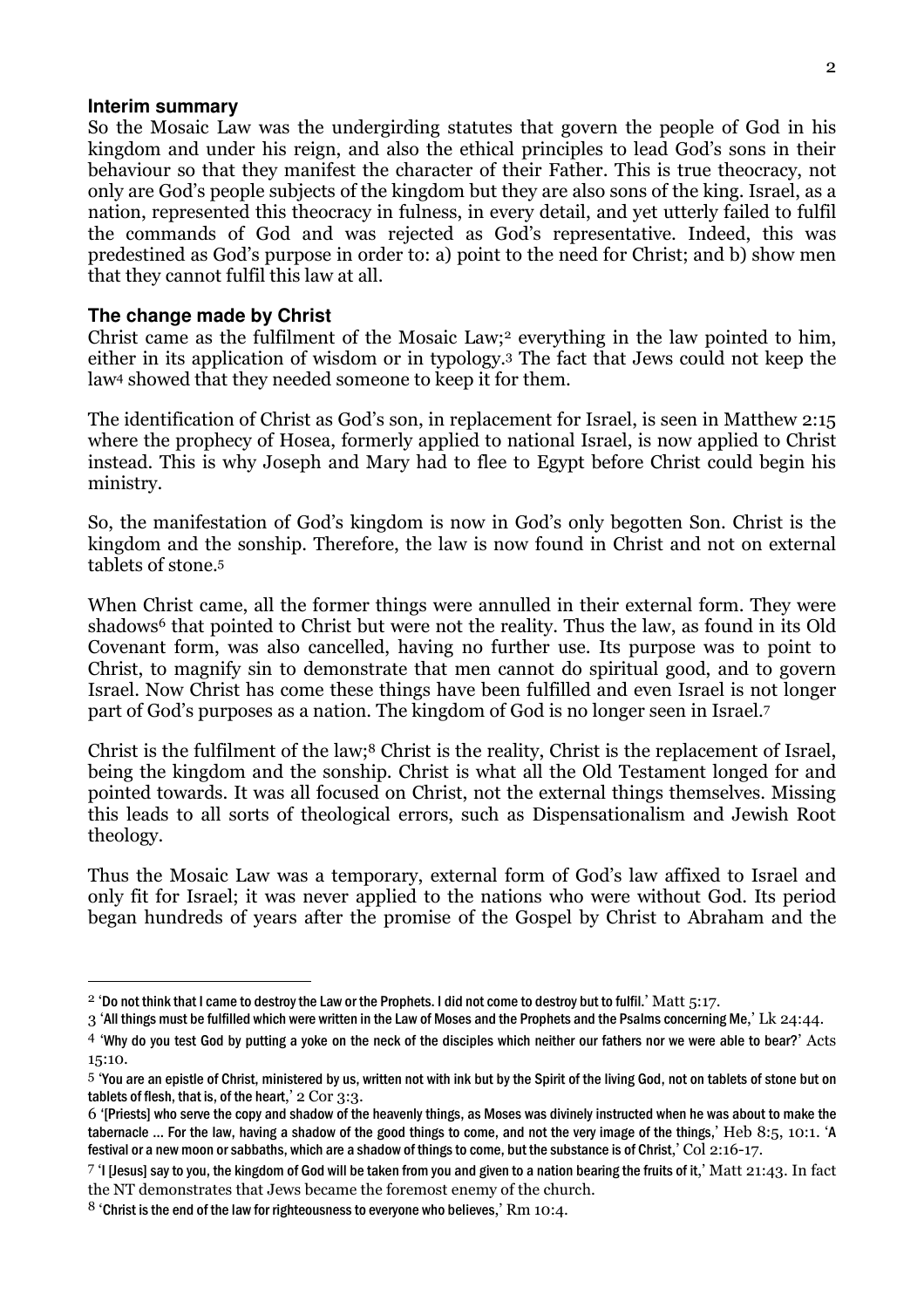covenant established with him.9 It finished when Christ came.10 Since it came after the promise of the Gospel, Mosaic Law is not part of the Gospel, but served a purpose of educating Israel and showing her weakness and need of the Gospel. John emphasises that Mosaic Law is not part of Christ.<sup>11</sup>

Mosaic Law (the Old Covenant) was fleshly<sup>12</sup> but the New Covenant is spiritual.<sup>13</sup> This does not mean that Mosaic Law was unholy; it was holy since it came from God via angels,14 but the strength of it was fleshly, which was why it could not be obeyed. The Mosaic Law had no internal power to help keep it, unlike the New Covenant.

### **Christ's human mission**

Christ could not come to bring law, which emphasised 'do this and live', because his purpose was to bring grace, which means 'you cannot do this but I will give it to you anyway'. Christ could not establish a covenant of grace on the basis of law.

What Christ did was to subject himself to the Mosaic Law and fulfil every part of it perfectly, and then die to it, sealing it in his death. It was completed and fulfilled. Thus Christ established, as a man, a perfect righteousness under the law. Having gained this divine recognition of a perfect life, he was able to share this perfect righteousness because he is God as well as man and therefore infinite. The quality of his person-hood, being infinite, means that it can be shared with members of his body. Thus believers in Christ share his righteousness, having it imputed to them in justification. Thus Christ's work becomes our righteousness.15 His obedience led to our imputed righteousness.

This righteousness is the result of the grace of God which, being given to the elect, leads to reigning in life and eternal life.16 In other words, being sons of the king and sharing the life of the king. This is why the Gospel is sometimes called the 'Gospel of the Kingdom'.17 The coming of Jesus meant that the kingdom was at hand.18 The result of the Gospel in Christ is the giving both of eternal life and the kingdom.

The work of Christ leads to those in him being the kingdom of God and the sons of God. Thus there must also be a form of law working within believers; there must be a law in the kingdom and for the sons.

#### **The law of Christ**

 $\overline{a}$ 

This form of law is called the law of Christ because it is the perfect moral capacity of Christ as a man. Christ, having perfectly fulfilled the law, is now the moral standard for all men. Unregenerate people will be judged by that standard on the Day of Judgement and

 $9$  'The law, which was four hundred and thirty years later, cannot annul the covenant that was confirmed before by God in Christ,' Gal 3:17.

<sup>&</sup>lt;sup>10</sup> 'What purpose then does the law serve? It was added because of transgressions, **till** the Seed should come,  $\hat{G}$  (3:19.

<sup>&</sup>lt;sup>11</sup> 'The law was given through Moses, but grace and truth came through Jesus Christ,' Jn 1:17.

 $12$  'The law of a fleshly commandment,'  $Heb$  7:16.

<sup>&</sup>lt;sup>13</sup> 'Who also made us sufficient as ministers of the new covenant, not of the letter but of the Spirit; for the letter kills, but the Spirit gives life.' 2 Cor 3:6.

<sup>14 &#</sup>x27;Therefore the law is holy, and the commandment holy and just and good,' Rm 7:12.

<sup>15 &#</sup>x27;For as by one man's disobedience many were made sinners, so also by one Man's obedience many will be made righteous,' Rm 5:19.

<sup>16</sup> '(For if by the one man's offence death reigned through the one, much more those who receive abundance of grace and of the gift of righteousness will reign in life through the One, Jesus Christ.) … as sin reigned in death, even so grace might reign through righteousness to eternal life through Jesus Christ our Lord,' Rm 5:17, 21.

 $17$  'Jesus went about all Galilee, teaching in their synagogues, preaching the gospel of the kingdom', Matt 4:23.

 $18$  'From that time Jesus began to preach and to say, "Repent, for the kingdom of heaven is at hand", Matt 4:17.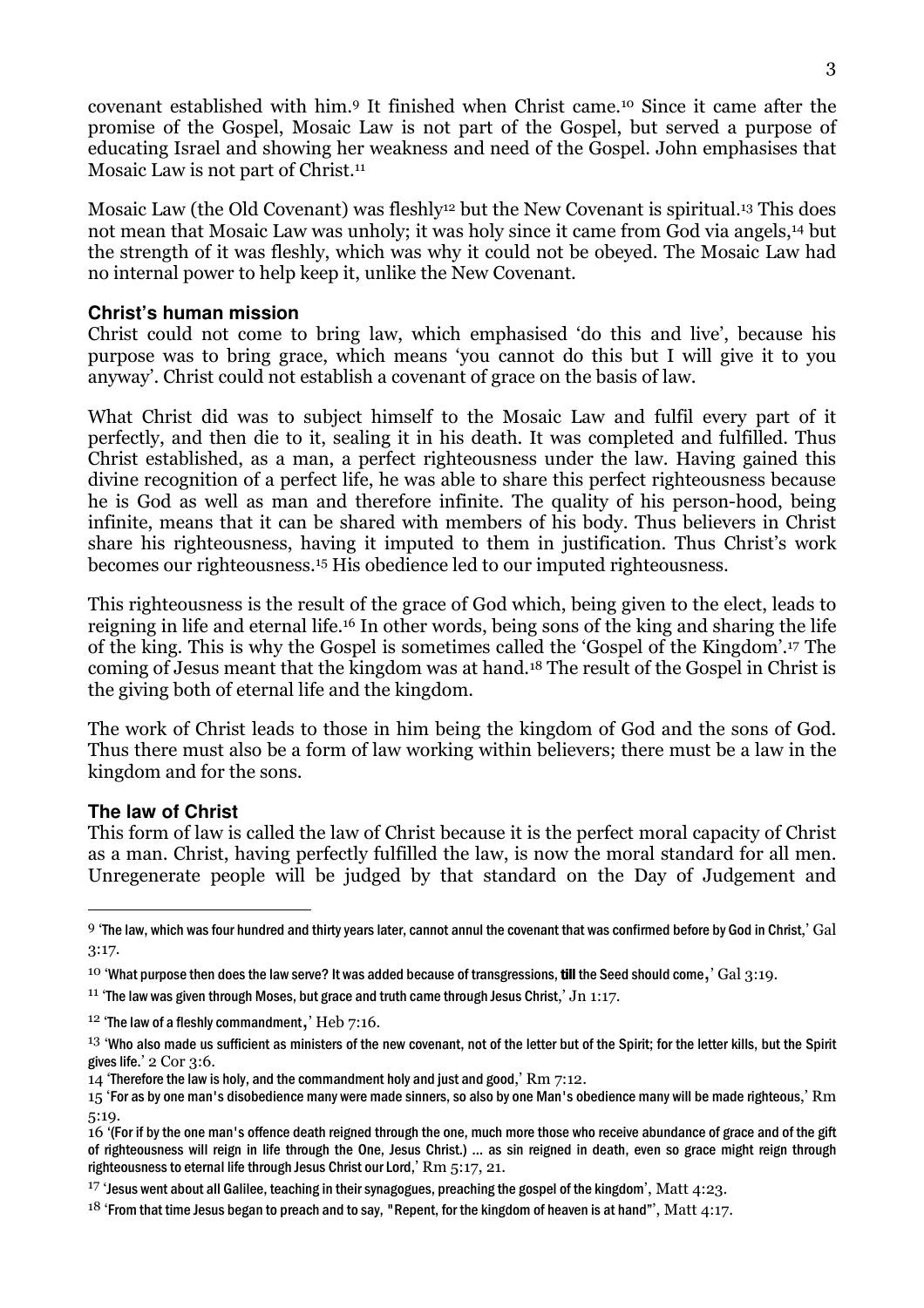believers are called to live up to that standard, which is far higher than the Law of Moses. Now, even the depths of our motivations are to be perfect as well as outward actions.

Because Christ has brought in a new covenant of grace, being the fulfilment of the covenant made with Abraham, the Gospel, there is power to obey included within his gift. This is centred in the gift of the Holy Spirit to the people of God to seal them and to indwell them forever. This was not available in the Old Covenant.19 It is by the power of the Spirit that believers fulfil the law of Christ. As they walk in the Spirit they bear the fruit of the Spirit, which is Christ manifested. This is the law being fulfilled.

Thus believers, though not under Mosaic Law, are under the law of Christ and never cease to be law-abiders as they abide in Christ. Therefore, all forms of antinomianism fail to see that walking in the Spirit is actually obeying God's law. Being in the New Covenant is not being without law, but being in-law in Christ:

To those who are without law, as without law (not being without law toward God, but under law [lit. 'in-law'] toward Christ), that I might win those *who are* without law, 1 Cor  $9:21^{20}$ 

Notice that Paul says that he is not without law towards God. All those who teach that we are dead to the law and thus have no need of any law are antinomians and fail to see what the law of Christ is. Being dead to the law is being dead to the external form of Mosaic Law; now believers are in the New Covenant and keep Christ's law by the Spirit. Thus all the principles of moral law found in Genesis and in the Mosaic Law will be obeyed because the moral law is eternal.

# **Moral law**

God never left his creation without law. At the beginning Adam and his progeny knew the moral law of God because God explained it and we see repeatedly in Genesis the application of laws later made clear in the Mosaic Law. For instance the need to provide a sacrifice to atone for sin committed is clearly represented in the patriarchs and this was based on knowledge of sin – breaking of God's law. This moral law is perceived to a certain degree by all men from Adam onwards and is witnessed in the conscience. What the Mosaic Law did was to codify this in some detail and attach penalties; the moral law was not changed because it is God's will for man.

While the external form of the Mosaic Law is cancelled after the cross, the moral law is eternal and never changes. God never changes his mind about what is proper ethical behaviour for mankind. For believers, this moral law is absorbed into the law of Christ because Christ (as a man) obeyed all these principles of moral law. Believers who walk in the Spirit and abide in Christ fulfil the moral law.

Therefore, some aspects of New Covenant Theology are wrong when it insists that only the ethical commands repeated in the NT are to be kept. This, for instance, fails to see a need to forbid incest or bestiality since the OT forbidding of these is not repeated in the NT. This is foolish. Basic principles of moral law are eternal and are all subsumed in the law of Christ and do not need detailing.

#### **No more theocracy needed**

 $\overline{a}$ 

Since the whole dispensation of the Old Covenant (law, sacrifices, Israel etc.) has been cancelled, therefore the whole idea of a theocracy has also been cancelled. God is no longer

<sup>&</sup>lt;sup>19</sup> 'He spoke concerning the Spirit, whom those believing in Him would receive; for the Holy Spirit was not yet given, because Jesus was not yet glorified,' Jn 7:39.

<sup>&</sup>lt;sup>20</sup> Robertson's Word Pictures: 'Not being an outlaw of God, but an inlaw of Christ' (Evans, Estius has it exlex, inlex).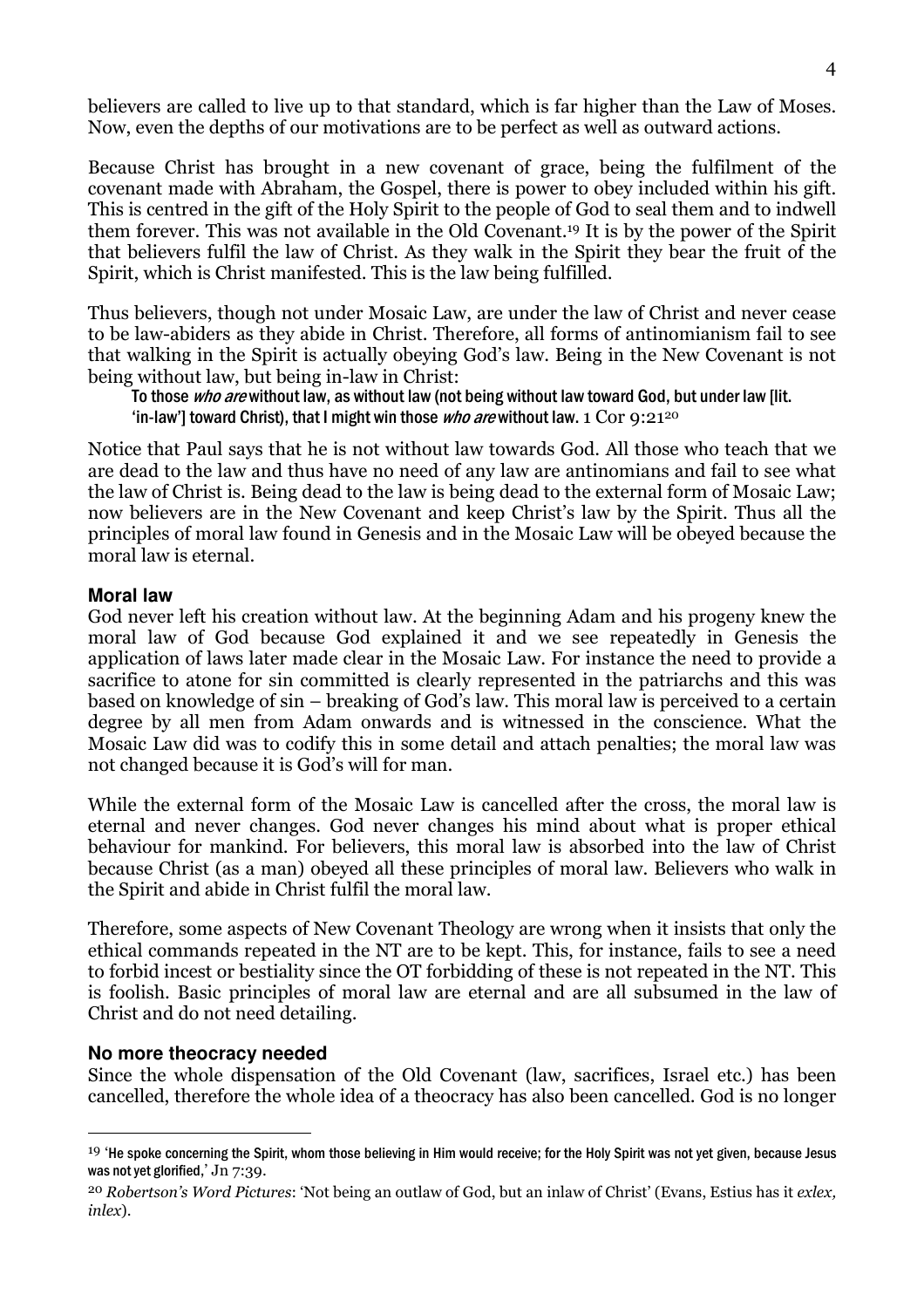concerned with a material kingdom on the earth any more (this is why all Postmillennial and Dispensational ideas are false). The whole thing has been subsumed into Christ and fulfilled.

Christ is the centre of everything in God's plan. What occurred before Christ was pointing towards him and preparing people for him. After the cross and ascension, everything is now centred in Christ and this is done spiritually – hence the post-ascension reign and ministry of the Spirit. The outpouring of the Spirit is the central motif of the New Covenant and nothing could happen until he was outpoured. Thus the apostles had to wait for him before they could do anything.

Through the Spirit we are able to be the body of Christ on earth and manifest him through spiritual means. Thus the persecution of the church by Paul is a persecution of Christ himself.<sup>21</sup>

Instead of a material theocracy on earth, now Christ is the whole theocracy. It is a kingdom in Christ; a heavenly, spiritual kingdom. The kingdom is in him since the whole church is in him. And yet the kingdom is also in us because Christ is in us.<sup>22</sup>

At the baptism of the Spirit<sup>23</sup> all the church was placed into Christ.<sup>24</sup> Now the central apostolic thesis, the basis of all grace, is that Christ is in us and this gives us hope of glory.25 Thus all work done for Christ in the body actually glorifies Christ through our union with him. This is what grace does.

Therefore we also pray always for you that our God would count you worthy of this calling, and fulfil all the good pleasure of His goodness and the work of faith with power, that the name of our Lord Jesus Christ may be glorified in you, and you in Him, according to the grace of our God and the Lord Jesus Christ. 2 Thess 1:11-12

There is no need of any material theocracy; a much greater thing is already active on the earth – believers united to Christ as the body of Christ. Trying to establish a Christian utopian state on earth today is utterly pointless. A greater thing is already here – the kingdom of God spiritually active in Christ and his people. Thus all earthly millennial hopes, all world-changing activities, all praying for national Israel, are utterly pointless. That thinking is Old Covenant and it is dead.<sup>26</sup>

# **Conclusion**

 $\overline{a}$ 

We could continue to elucidate the blessings of the New Covenant in Christ by the Spirit, but the apostles already did that in providing the NT. The theological basis for apostolic teaching is the 'in-Christ' relationship, which is the core of the New Covenant.

We have seen that Mosaic Law, and the intrinsic Old Covenant that is attached to it, demands a theocracy; which is why Covenant Theologians have tended towards this in one form or another, even if they just demand that Mosaic law is the standard of Christian ethics. Those that do this just become more and more fixated on the Old Covenant and

<sup>21</sup> 'Saul, Saul, why are you persecuting Me?' Acts 26:14.

<sup>22</sup> 'The kingdom of God is within you,' Lk 17:21.

 $23$  'By one Spirit we were all baptised into one body -- whether Jews or Greeks, whether slaves or free -- and have all been made to drink into one Spirit,' 1 Cor 12:13.

<sup>&</sup>lt;sup>24</sup> 'As many of you as were baptised into Christ have put on Christ,  $\overline{a}$  Gal 3:27.

<sup>25 &#</sup>x27;For you died, and your life is hidden with Christ in God. When Christ who is our life appears, then you also will appear with Him in glory,' Col  $3:3-4$ .

<sup>26</sup> This is why all attempts in history to establish a material kingdom, or a Christian civic utopia, have not only failed, but failed disastrously.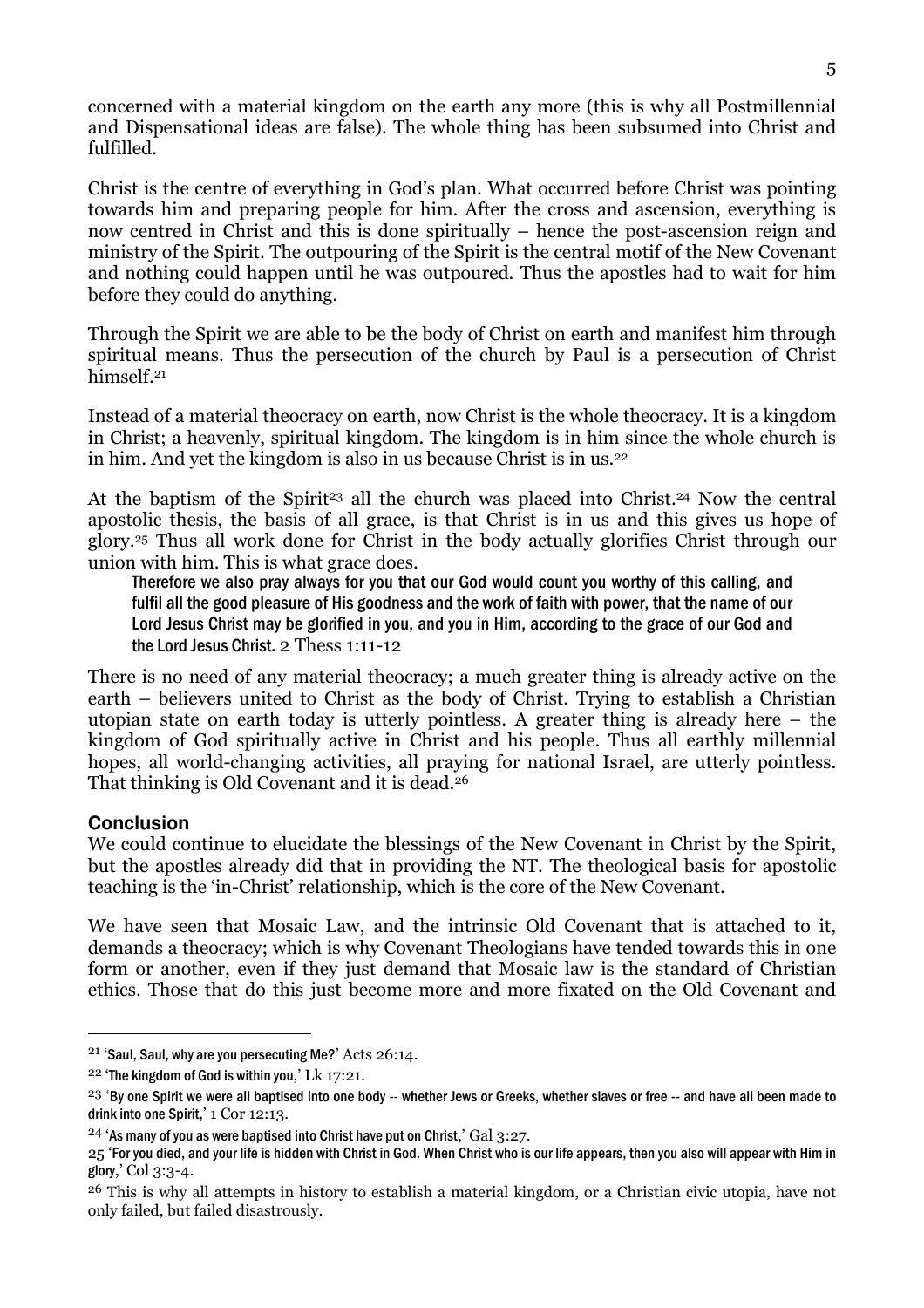miss the realm of the Spirit. At worst they become Erastian, mixing church and state and make God's purpose materialistic

This then provokes a wrong reaction about what is considered to be the work of the Spirit in Charismaticism. This is also looking to a fleshly, earthly application of spiritual power instead of understanding that the kingdom is spiritual. Charismaticism is merely making supposed spiritual ministry and gifts material, observable, felt, and applied on earth.<sup>27</sup> These too lead to millennial utopianism, seeking to change the world to be a heavenly kingdom on earth. All Charismatic teaching on automatic healing, creative words of faith, visualisation of desires, faith expectation of money and health etc. are false materialistic concepts of God's kingdom purposes and a focus on man. They fail to understand the spirituality of the kingdom centred in Christ.

All of this fails to recognise what Christ has done in bringing in a New Covenant and they place other emphases in front of believers instead of Christ himself. The central error in the churches today is taking the focus away from Christ and putting something else in his place, whether that is Moses (the Old Covenant), or men, Israel, or gifts, hedonism or taking over the earth.

Christ is God's only Son and is also the Kingdom of God. Any theology that calls something else God's son or God's kingdom is a lie (e.g. Dispensationalism or Christian Zionism). Everything that went before (Moses, Israel, law) is now abolished in its earthly form and subsumed into Christ (this is the whole message of Hebrews).

Therefore, those who are in Christ (the church, the elect of all nations) are in the Kingdom and made sons because they are in Christ. This occurred in the baptism of the Spirit initiated by his outpouring at Pentecost. The Jewish theocracy is cancelled and all forms of theocracy are finished; the reign of God is now in Christ and also in the people in Christ.

This reign is spiritual. It is mediated by the Holy Spirit working within believers. All the forms of grace applied to believers are spiritual and not material or earthly. It is a heavenly kingdom.28 This means that the law, a constituent of kingdom life, of sonship, is now spiritual. It is the application of the law of Christ (the height of moral law) manifested in New Covenant people through the work of the spirit.

Thus practical observance of the law of Christ is nominated in the NT as fruit – the fruit of the Spirit. Under Moses the observance of law was work, and it was a work that never succeeded in doing good as a result of sin. But fruit is not produced by human energy but by the inner working of spiritual life in believers in Christ. Fruit is what counts because it is Christ himself.

Brethren, we must not look to earthly things any more. Even we ourselves are no longer earthly but are new creatures in Christ. We must not seek to build an earthly kingdom, whether it is Jewish, Charismatic, or Reformed Theonomic. We must not resurrect external Mosaic Law. What we must do is focus our attention on Christ and see that he is

I

<sup>27</sup> Thus Charismatic worship is not spiritual but emotional and mystical, soulish. It is dominated by soulish things – music, repetitive singing, hypnotic suggestibility, building up to an emotional climax etc. Even in the OT genuinely spiritual men could worship in the Spirit at a time of great crisis with no music or excitement. Supposedly spiritual leadership, such as by apostles and prophets, is not such thing but merely authoritarianism. There is nothing miraculous in even the most mystical of them.

 $^{28}$  'Jesus answered, "My kingdom is not of this world. If My kingdom were of this world, My servants would fight, so that I should not be delivered to the Jews; but now My kingdom is not from here."' Jn 18:36.